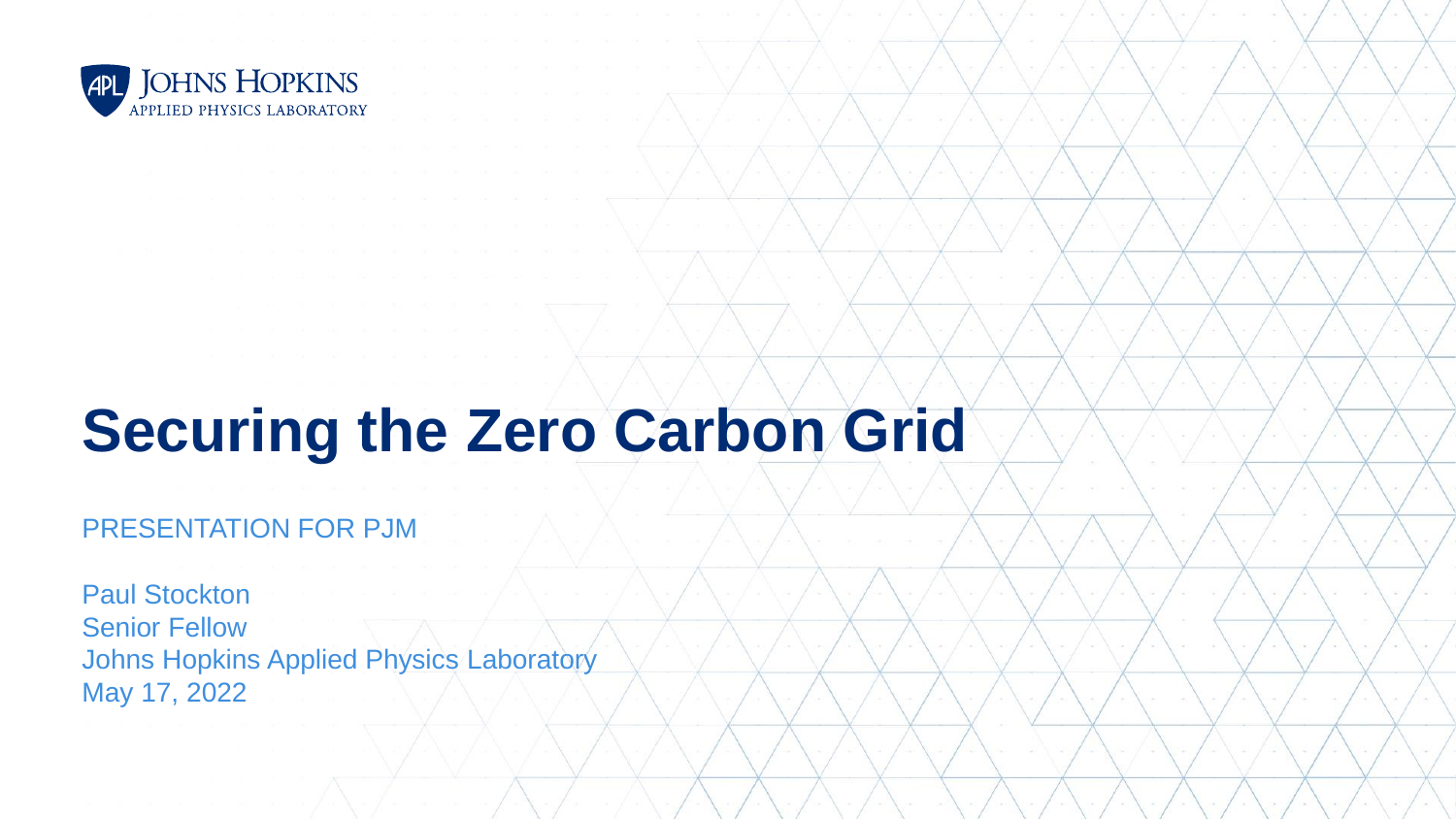#### **Bottom Line Up Front**

- Our current approach to decarbonization is creating additional, and potentially catastrophic, cyber vulnerabilities
- But: done right, the transition to a zero carbon grid can *strengthen* grid resilience, by:
	- Identifying and mitigating emerging risks
	- Leveraging the changes in grid architecture currently underway to build resilience in novel ways
	- PUCs and other stakeholders will be critical for such progress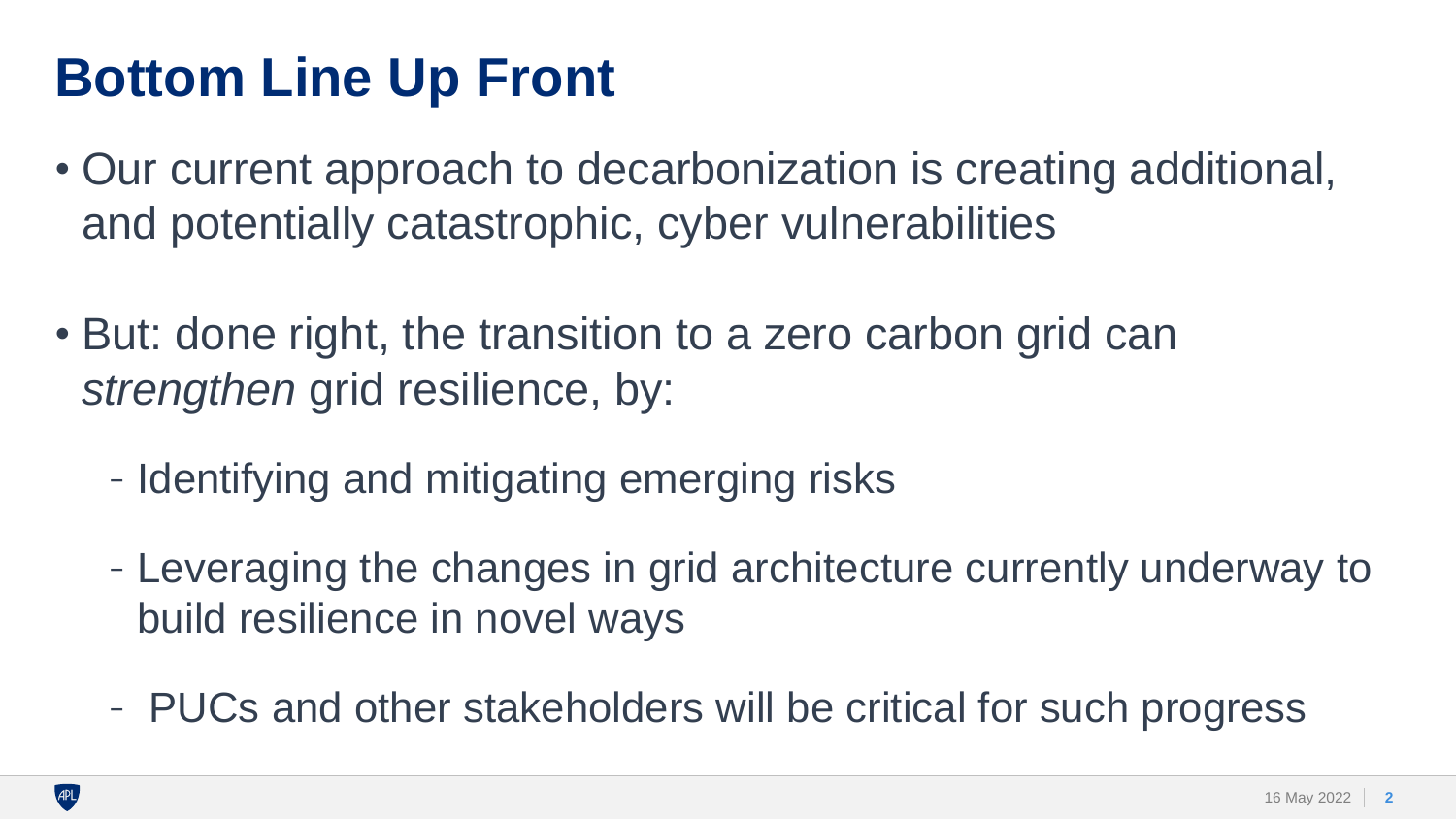## **Emerging Risks**

- New technologies will be critical to compensate for the loss of inertia, spinning reserves, etc. vital for reliability of today's grid
	- Every one of these technologies could create new attack surfaces
- Additional problems: booming DERs, rise of energy aggregators/operators, and two-way power flows between distribution and BPS systems
	- Issues for grid reliability/resilience for RTOs
	- Challenges for regulatory oversight and cyber standards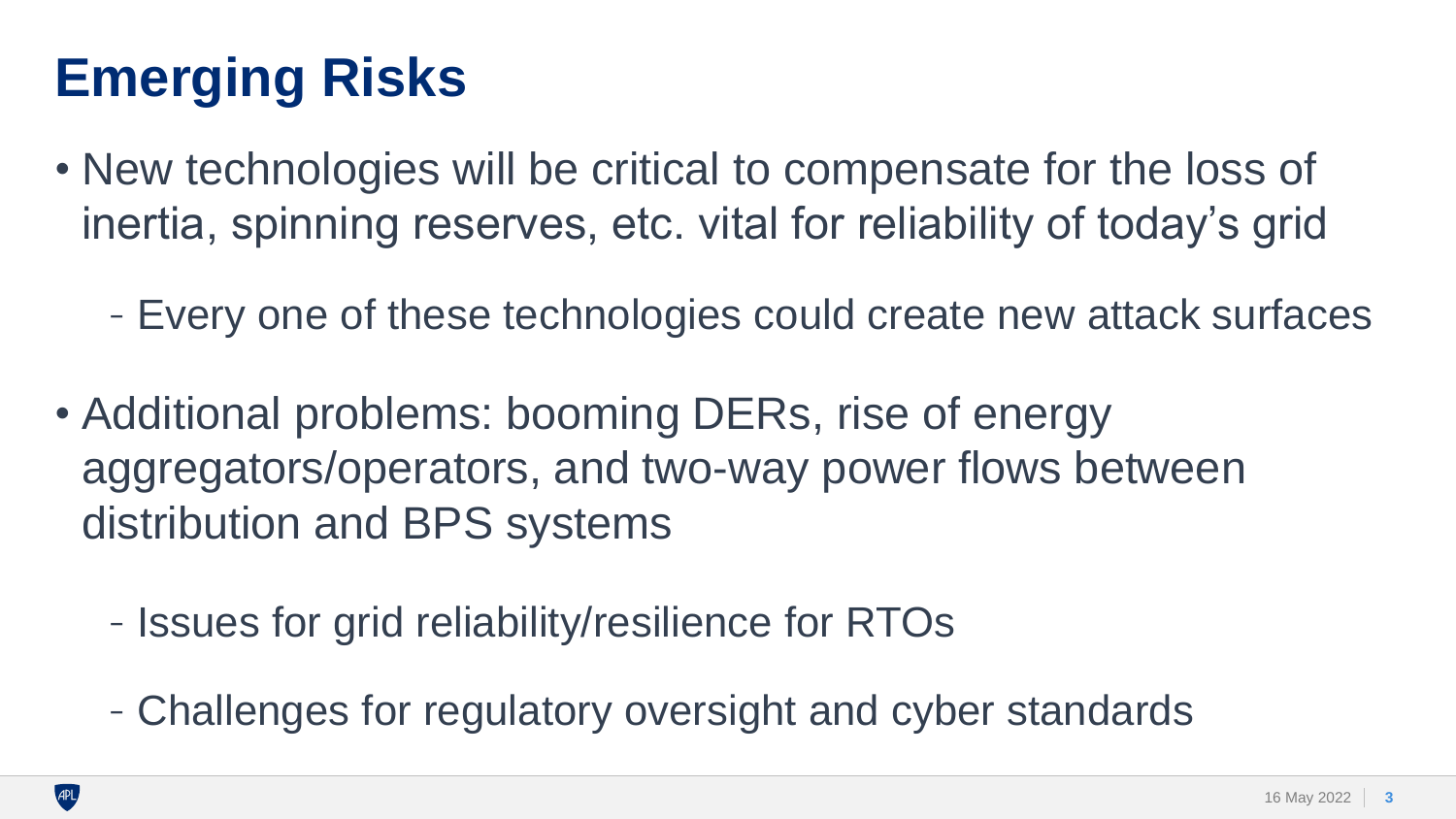### **Emerging Risks (continued)**

- Market adaptations needed to incorporate solar and wind FERC Order 2222 is just the start
	- Real time energy markets and associated changes (generation attribute tracking systems, automated dispatch, etc.)
	- Risk: adversaries will seek to deny/corrupt expanded data flows and new market operations to create grid instabilities
- Exacerbating all such problems: massive (and potentially manipulable) internet-connected loads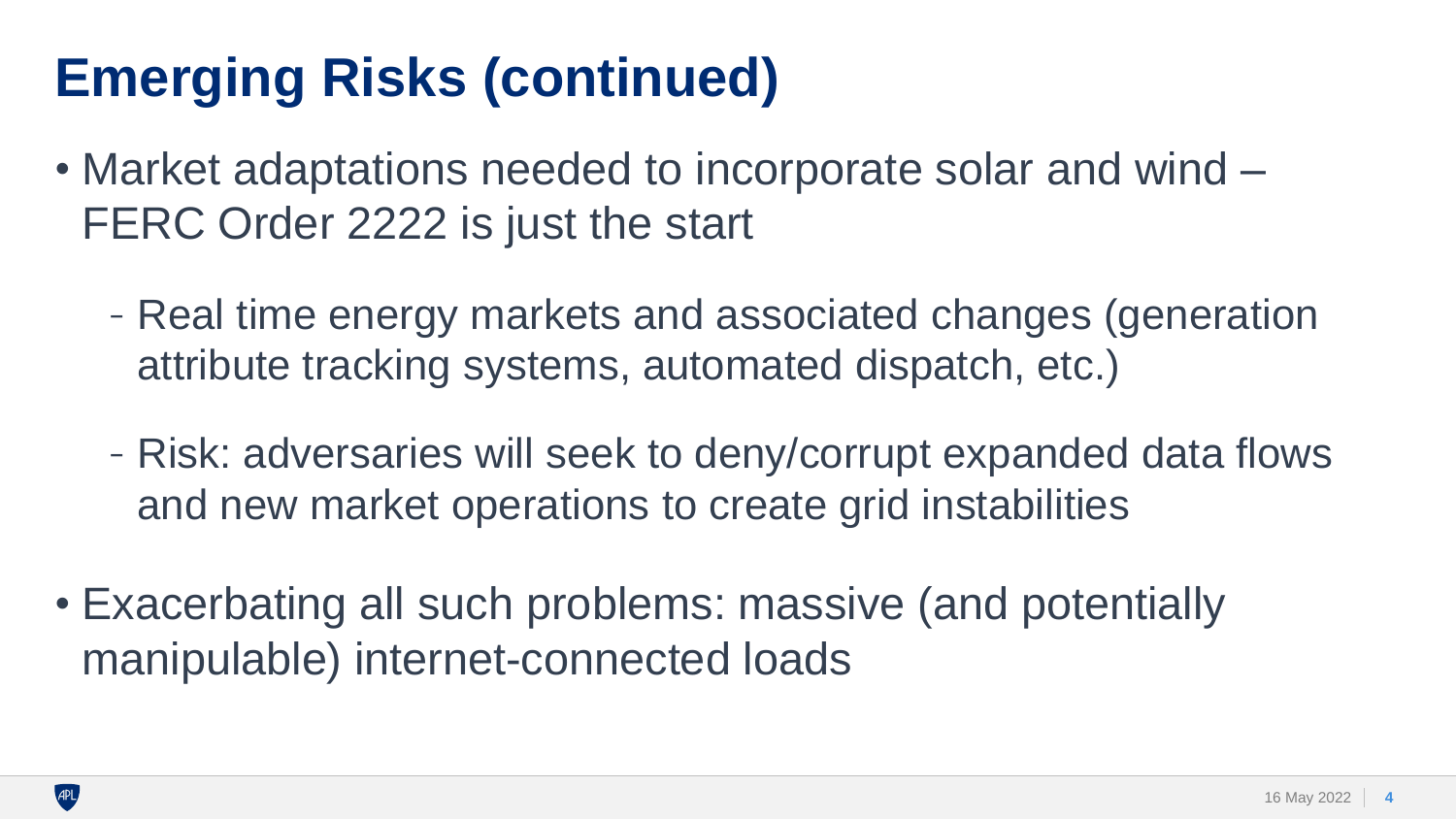#### **Potential Solutions: Pre-Attack**

- New *risk-based* regulatory initiatives for the distribution level and for "seams" with the BPS
	- Prime example: require improved RTO/ISO visibility over distributionlevel metering and telemetry
- Supply chain risk management initiatives
	- China has a strategy for our zero carbon grid
	- We need one too!
- Buildout of a *secure* high voltage transmission system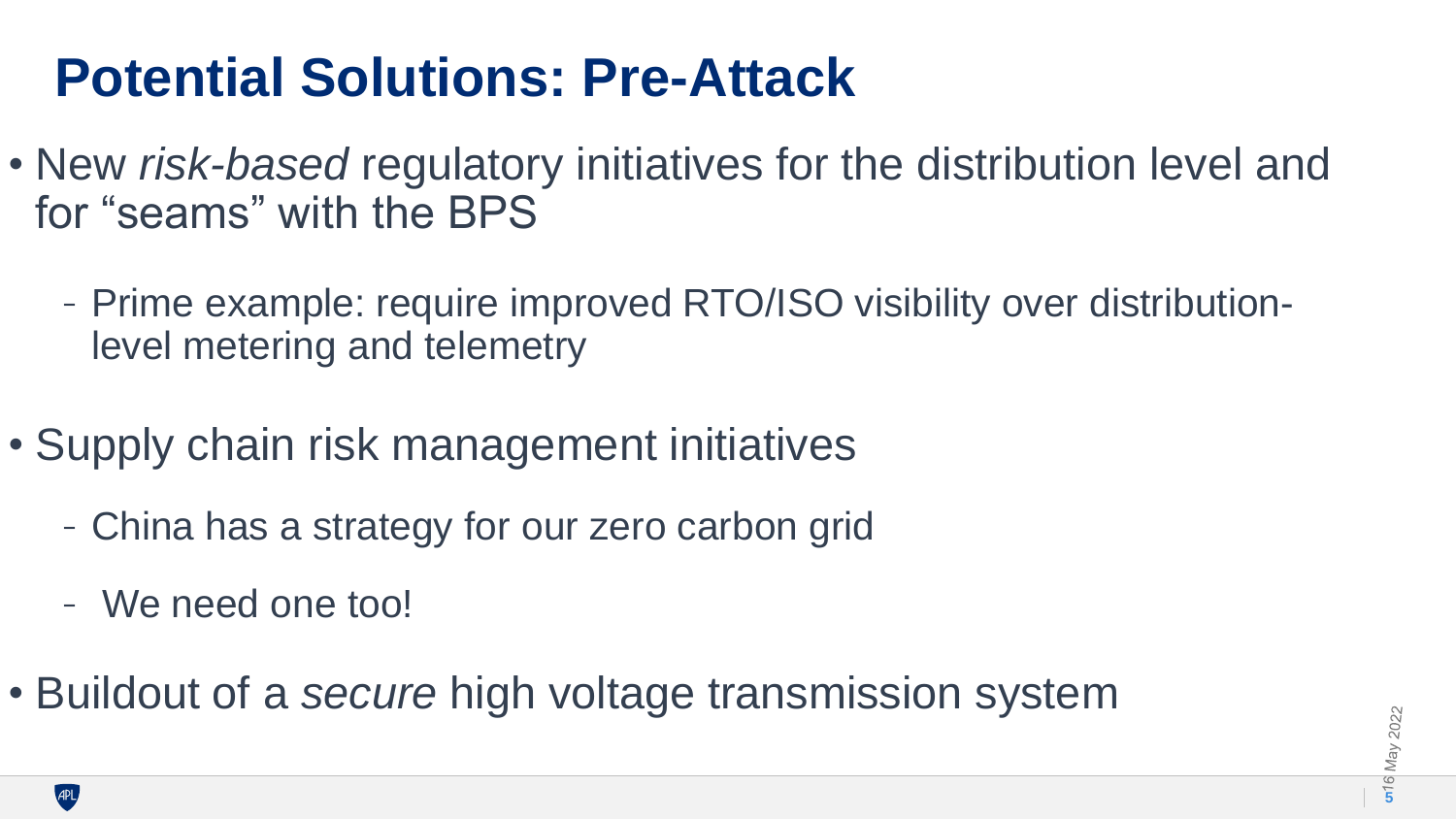#### **Solutions For When the You–Know-What Hits the Fan**

- Fallback market mechanisms
- Strategic power islanding
- Additional need: account for the *transition* from today's legacy, fossil-based system to the zero carbon grid
	- We may be entering a period of increased vulnerability for reliability and cyber resilience
	- Specialized initiatives essential to meet these transition challenges